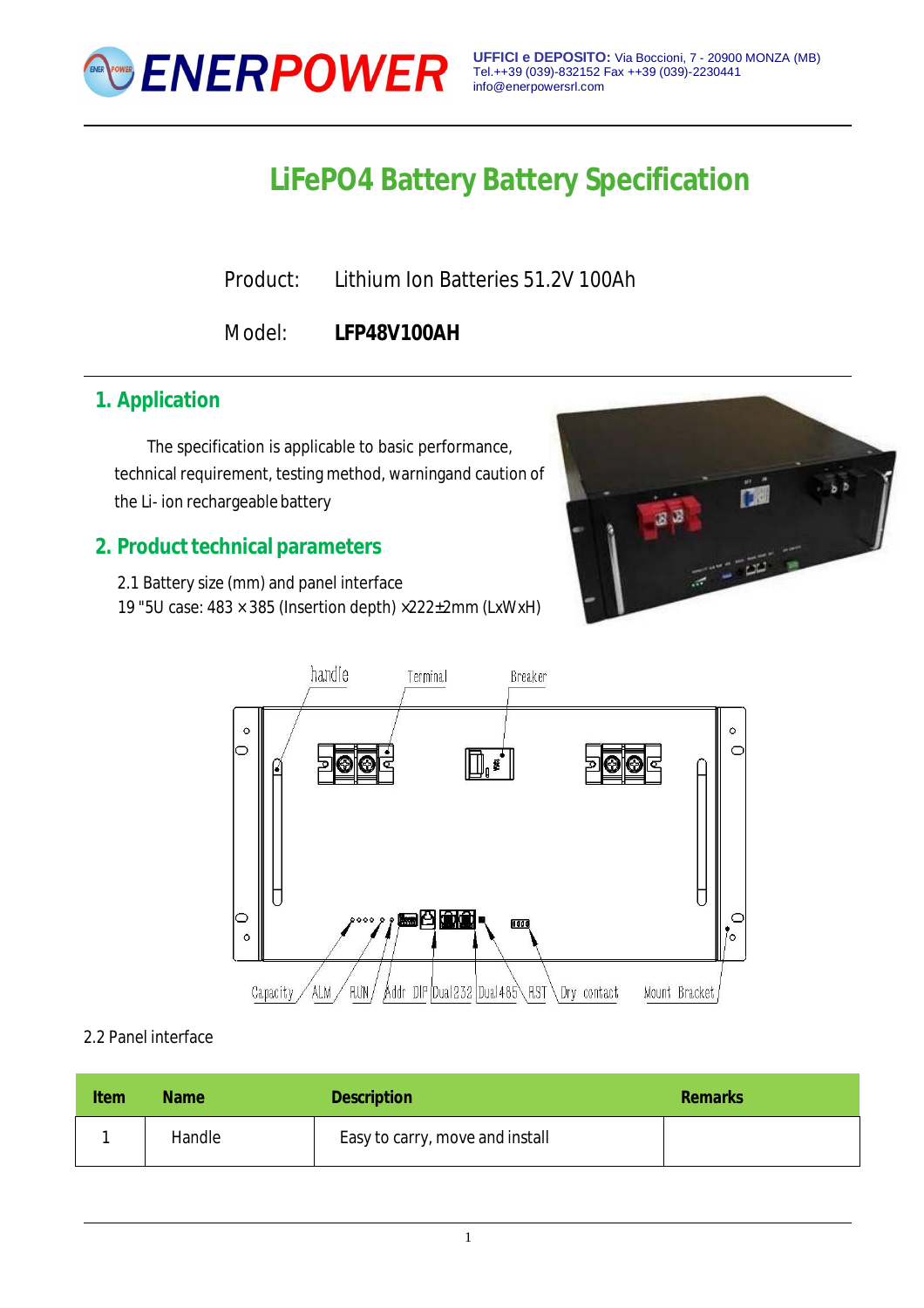

**UFFICI e DEPOSITO:** Via Boccioni, 7 - 20900 MONZA (MB) Tel.++39 (039)-832152 Fax ++39 (039)-2230441 [info@enerpowersrl.com](mailto:info@enerpowersrl.com)

| 2  | <b>M6 Terminals</b> | For external output and parallel                                      | parallel<br>Two<br>Οf<br>sets<br>outputs are configured by |  |  |
|----|---------------------|-----------------------------------------------------------------------|------------------------------------------------------------|--|--|
|    |                     | connection of battery                                                 | default                                                    |  |  |
| 3  | Addr                | Address allocation for battery in parallel                            |                                                            |  |  |
| 4  | Operation           | LED indication during normal operation<br>(green light)               |                                                            |  |  |
| 5  | <b>Breaker</b>      | Protection battery pack, safety                                       |                                                            |  |  |
| 6  | <b>RS232</b>        | System communication RS232 interface                                  |                                                            |  |  |
| 7  | <b>RS485</b>        | System communication RS485 interface                                  |                                                            |  |  |
| 8  | <b>RST</b>          | Emergency system reset to ensure the<br>maintainability of the system |                                                            |  |  |
| 9  | Alarm               | Alarm indication when the<br>system<br>is.<br>abnormal                |                                                            |  |  |
| 10 | Power indicator     | Battery capacity estimation                                           | Four<br>lights<br>green                                    |  |  |
|    |                     |                                                                       | represent four stages of                                   |  |  |
|    |                     |                                                                       | power                                                      |  |  |

#### 2.3 Battery pack performance

| <b>Features</b>                        | <b>Parameter</b> | <b>Remarks</b>                                                           |
|----------------------------------------|------------------|--------------------------------------------------------------------------|
| Rated capacity                         | 100Ah            |                                                                          |
| Rated voltage                          | 51.2V            |                                                                          |
| Rated energy                           | 5120Wh           |                                                                          |
| Max charging voltage                   | 56.8V            | Constant current to constant<br>voltage charging voltage<br>(3.55V/cell) |
| Minimum discharge voltage              | 40.0V            |                                                                          |
| Standard charging current              | 20A              | When the charge current<br>limiting function is not opened               |
| Standard discharge current             | 50A              |                                                                          |
| Maximum continuous charging<br>current | 100A             | When the charge current<br>limiting function is not<br>opened/10℃-35℃    |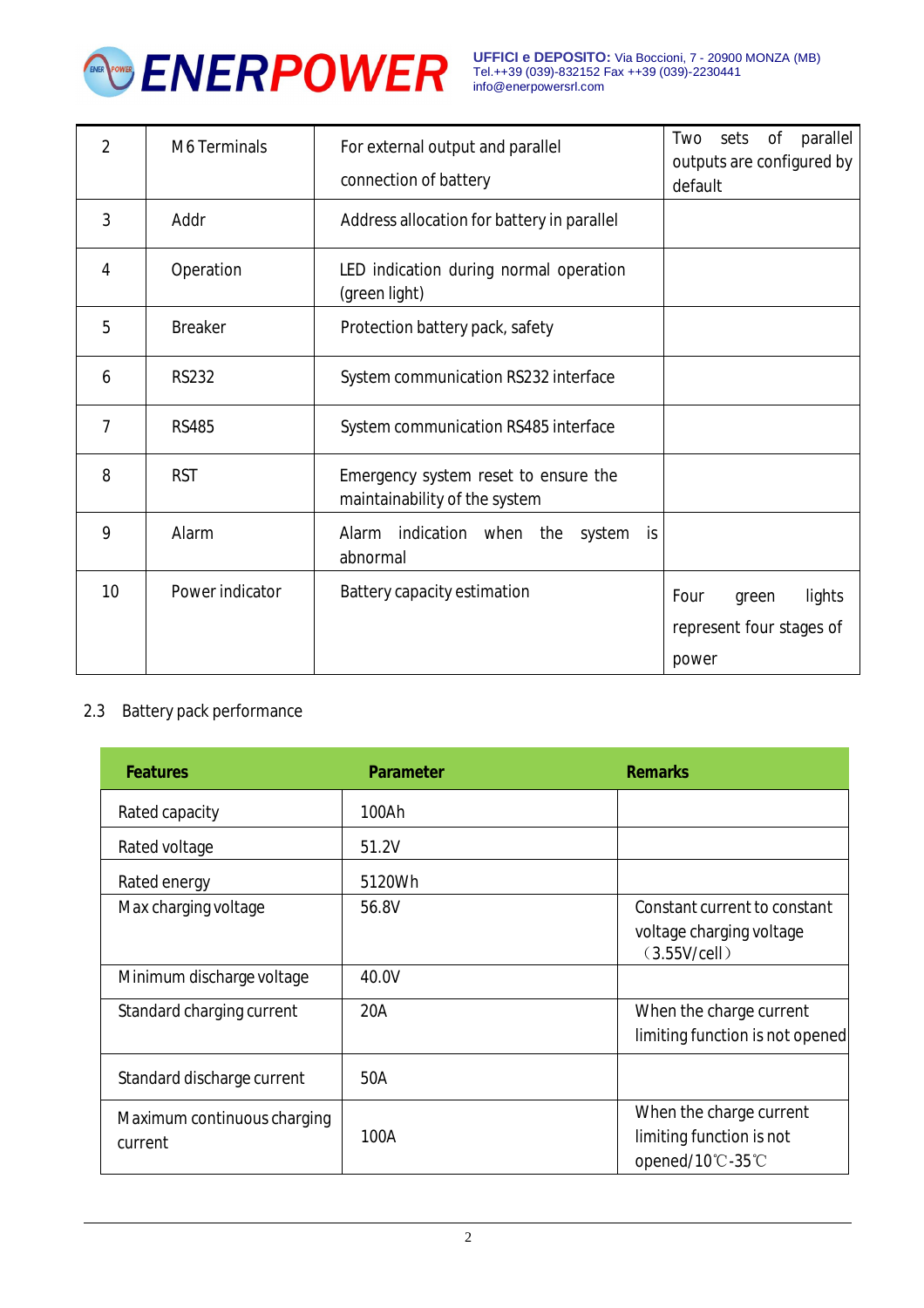

| Maximum continuous discharge<br>current | 100A                                         | $≤45$ °C                                                                                           |
|-----------------------------------------|----------------------------------------------|----------------------------------------------------------------------------------------------------|
| Cycle life                              | $>$ 2000 times                               | $(\text{\textcircled{a}} 0.5 \text{ C}, 80\% \text{ DOD}, \text{at } 25 \text{ }^{\circ}\text{C})$ |
| Weight (approx.)                        | 53Kg                                         |                                                                                                    |
| <b>Parallel Connection Quantity</b>     | 2-15 units                                   |                                                                                                    |
|                                         | Charge: $0^{\circ}$ C ~ 45 $^{\circ}$ C      |                                                                                                    |
| Operating temperature                   | Discharge: $-10^{\circ}$ C ~ 55 $^{\circ}$ C |                                                                                                    |
|                                         | $-20 - 45^{\circ}$ C                         | $\leq 1$ month                                                                                     |
|                                         | $-20 - 35^{\circ}$ C                         | $\leq$ 3 months                                                                                    |
| Storage temperature                     | $-20 - 25^{\circ}$ C                         | $\leq$ 12 months                                                                                   |
|                                         | $0-25^{\circ}$ C                             | $>12$ months, $<$ 15 months                                                                        |

#### 2.4 BMS parameters

| <b>Item</b>               | <b>Detail</b>                            | <b>Parameter</b>                                                                     |
|---------------------------|------------------------------------------|--------------------------------------------------------------------------------------|
| Charge and Discharge Port | Shared                                   | The reference standard<br>(The value can be set, subject<br>to the actual set value) |
| Communication             | CAN or RS485                             |                                                                                      |
|                           | Cells overcharge alarm voltage           | $3.60 \pm 0.02$ V                                                                    |
|                           | Overall overcharge alarm voltage         | $57.6 \pm 0.5V$                                                                      |
| Overcharge                | Cell overcharge protection voltage       | $3.65 \pm 0.02V$                                                                     |
| protection                | Overall overcharge protection voltage    | $58.4 \pm 0.5V$                                                                      |
|                           | Cell over discharge alarm voltage        | $2.70 \pm 0.02$ V                                                                    |
| Over<br>discharge         | Overall over discharge alarm voltage     | $43.2 \pm 0.5V$                                                                      |
| protection                | Over discharge protection voltage        | $2.5 \pm 0.02V$                                                                      |
|                           | Total over discharge protection voltage  | $40\pm0.5V$                                                                          |
|                           | Charging overcurrent alarm current       | $102A\pm0.5A$                                                                        |
|                           | Discharge over current alarm current     | $102A\pm0.5A$                                                                        |
|                           | Discharge overcurrent protection current | $105A\pm0.5A$                                                                        |
|                           | Discharge overcurrent protection delay   | <b>5S</b>                                                                            |
|                           | time 1                                   |                                                                                      |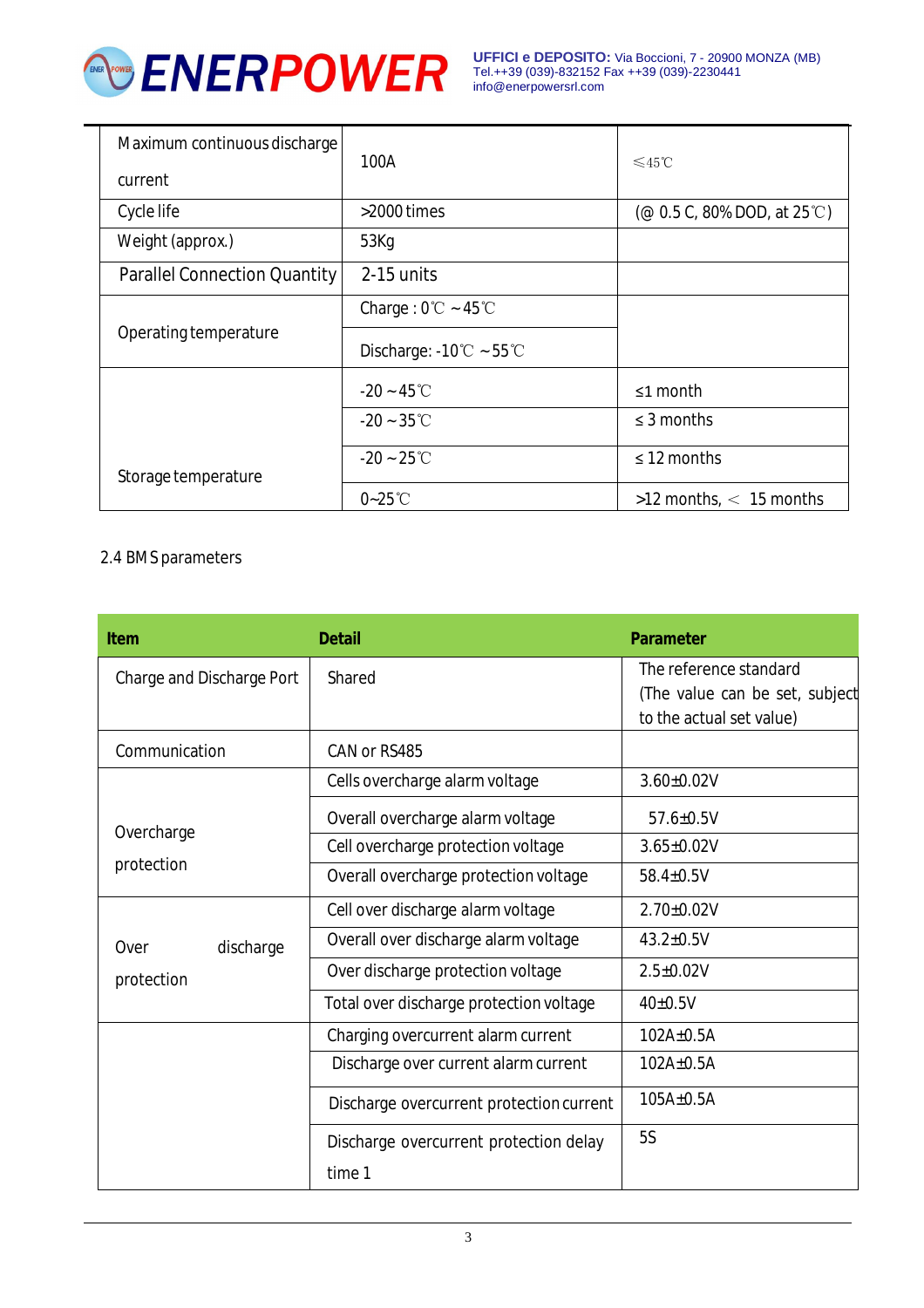

**UFFICI e DEPOSITO:** Via Boccioni, 7 - 20900 MONZA (MB) Tel.++39 (039)-832152 Fax ++39 (039)-2230441 [info@enerpowersrl.com](mailto:info@enerpowersrl.com)

|                               | Discharge overcurrent protection current                                                                                                                                                                                                                            | 150A±0.5A                                             |
|-------------------------------|---------------------------------------------------------------------------------------------------------------------------------------------------------------------------------------------------------------------------------------------------------------------|-------------------------------------------------------|
|                               | Discharge overcurrent protection delay                                                                                                                                                                                                                              |                                                       |
|                               | time 2                                                                                                                                                                                                                                                              | 500 <sub>ms</sub>                                     |
|                               | Dischargeover current protection release                                                                                                                                                                                                                            | Automatic recovery<br>after                           |
|                               | condition                                                                                                                                                                                                                                                           | 15 minutes or charge                                  |
|                               | Charge overcurrent protection current                                                                                                                                                                                                                               | 105A±0.5A                                             |
|                               | Charge overcurrent protection delay time                                                                                                                                                                                                                            | 4S                                                    |
|                               | Charge<br>protection<br>over current<br>release condition                                                                                                                                                                                                           | Discharge                                             |
| Output<br>short<br>circuit    | Short circuit protection current                                                                                                                                                                                                                                    | 330A                                                  |
| protection                    | Detection delay time                                                                                                                                                                                                                                                | 500us                                                 |
|                               | Release condition                                                                                                                                                                                                                                                   | Charging<br>release,<br>charge<br>current≥2A          |
| Temperature                   | Charge high temperature protection                                                                                                                                                                                                                                  | 55°C±5°C                                              |
|                               | Charge low temperature protection                                                                                                                                                                                                                                   | $0^\circ C \pm 5^\circ C$                             |
| protection                    | Discharge high temperature protection                                                                                                                                                                                                                               | 60°C±5°C                                              |
|                               | Discharge low temperature protection                                                                                                                                                                                                                                | $-15^{\circ}$ C $\pm 5^{\circ}$ C                     |
| Charge balance                | Cell charge balancing                                                                                                                                                                                                                                               | Open condition: status<br>of effective charge current |
|                               | Balance open voltage                                                                                                                                                                                                                                                | 3.5V±0.02V                                            |
|                               | Balance open voltage difference                                                                                                                                                                                                                                     | 20mV                                                  |
|                               | <b>Balance current</b>                                                                                                                                                                                                                                              | $68mA \pm 13mA$                                       |
| <b>Battery Rated Capacity</b> | 100Ah                                                                                                                                                                                                                                                               |                                                       |
| Low SOC Alarm                 | 30%                                                                                                                                                                                                                                                                 |                                                       |
| Charge limit current          | Parallel use should be turned on.<br>When charge current is $>$ charge<br>Over current protection value,<br>limit current(10A) open, after 2 minutes,<br>limit current end. If it still<br>charge over current protection<br>value, limit current open and so forth | $10A \pm 1A$                                          |
| Power consumption             | Circuit consumes current while working                                                                                                                                                                                                                              | ≤40mA                                                 |
|                               | Sleep mode consumes current                                                                                                                                                                                                                                         | 120-200µA                                             |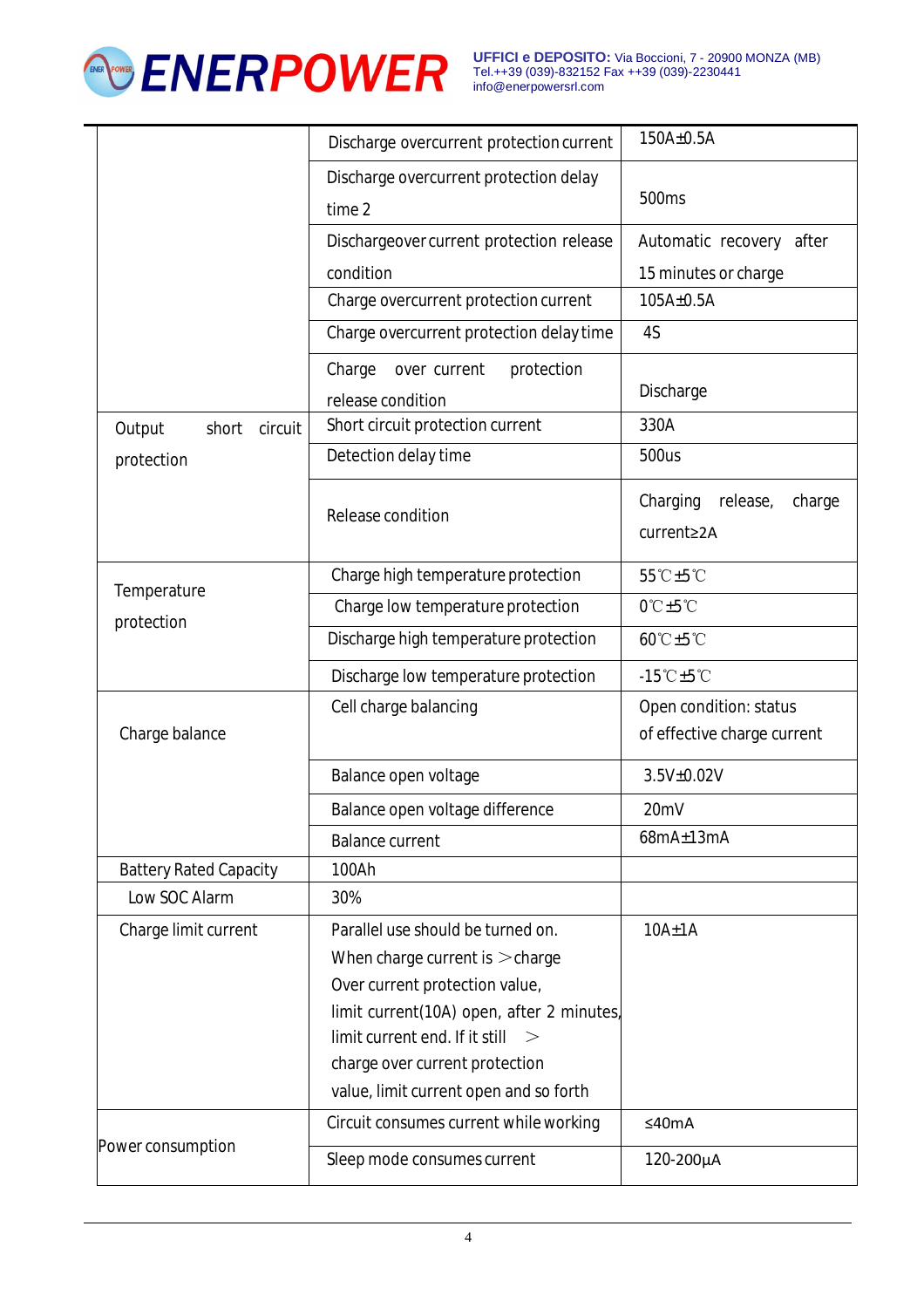

#### 2.5 Cell

| No.            | <b>Items</b>          | <b>Specifications</b>                                                                                 | <b>Test tools</b>                                                 | <b>Comments</b>                                          |
|----------------|-----------------------|-------------------------------------------------------------------------------------------------------|-------------------------------------------------------------------|----------------------------------------------------------|
| 1              | Max Charge voltage    | $3.6 \pm 0.05$ V                                                                                      | Voltage meter                                                     |                                                          |
| $\overline{2}$ | Min Discharge voltage | $2.5 \pm 0.05V$                                                                                       | Voltage meter                                                     |                                                          |
| 3              | Initial capacity      | Nominal capacity @ 0.2<br>C <sub>5</sub> A                                                            | Secondary batteries<br>testing equipment                          |                                                          |
| 4              | AC Impedance          | $\leq 10 \text{m}\Omega$                                                                              | Impedance test<br>equipment                                       | AC impedance<br>1KHz                                     |
| 5              | Charge standard       | 0.2C CC charge to max<br>charge voltage, then CV<br>charge till charging current<br>decline to ≤0.01C | Digital voltage meter<br>Secondary batteries<br>testing equipment | CC=Constant<br>Current<br>CV=Constant<br>Voltage (3.60V) |
| 6              | Charge time           | Standard: 5 hours                                                                                     | Secondary batteries<br>equipment<br>testing                       |                                                          |
| 7              | Discharge standard    | 0.2C CC discharge to<br>discharge ending voltage                                                      | Digital voltage meter<br>Secondary batteries<br>test equipment    |                                                          |
| 8              | <b>Cell Dimension</b> | Height: 71.1mm<br>Max ; Diameter: 32.3mm<br>Max                                                       | <b>Digital Calipers</b>                                           | Accurate sizes to<br>±0.25mm                             |

## **3. Appearance inspection**

Scratch, flaw, crack, and leakage are not allowed.

## **4. Test battery pack performance**

| NO. | <b>Items</b> | <b>Test method and Condition</b>    | Test tools        | Criteria                |
|-----|--------------|-------------------------------------|-------------------|-------------------------|
|     |              |                                     |                   |                         |
|     |              | A. (standard charging) use the      |                   |                         |
|     |              | standard charging current, constant |                   |                         |
|     |              | current charging to the charging    |                   |                         |
|     |              | termination voltage, and switch up  | Secondary battery | Battery capacity $\geq$ |
|     | Battery      | to this constant voltage charging.  | testing equipment | rated capacity          |
|     | capacity     | When the current drops to 0.01C,    |                   | 95%                     |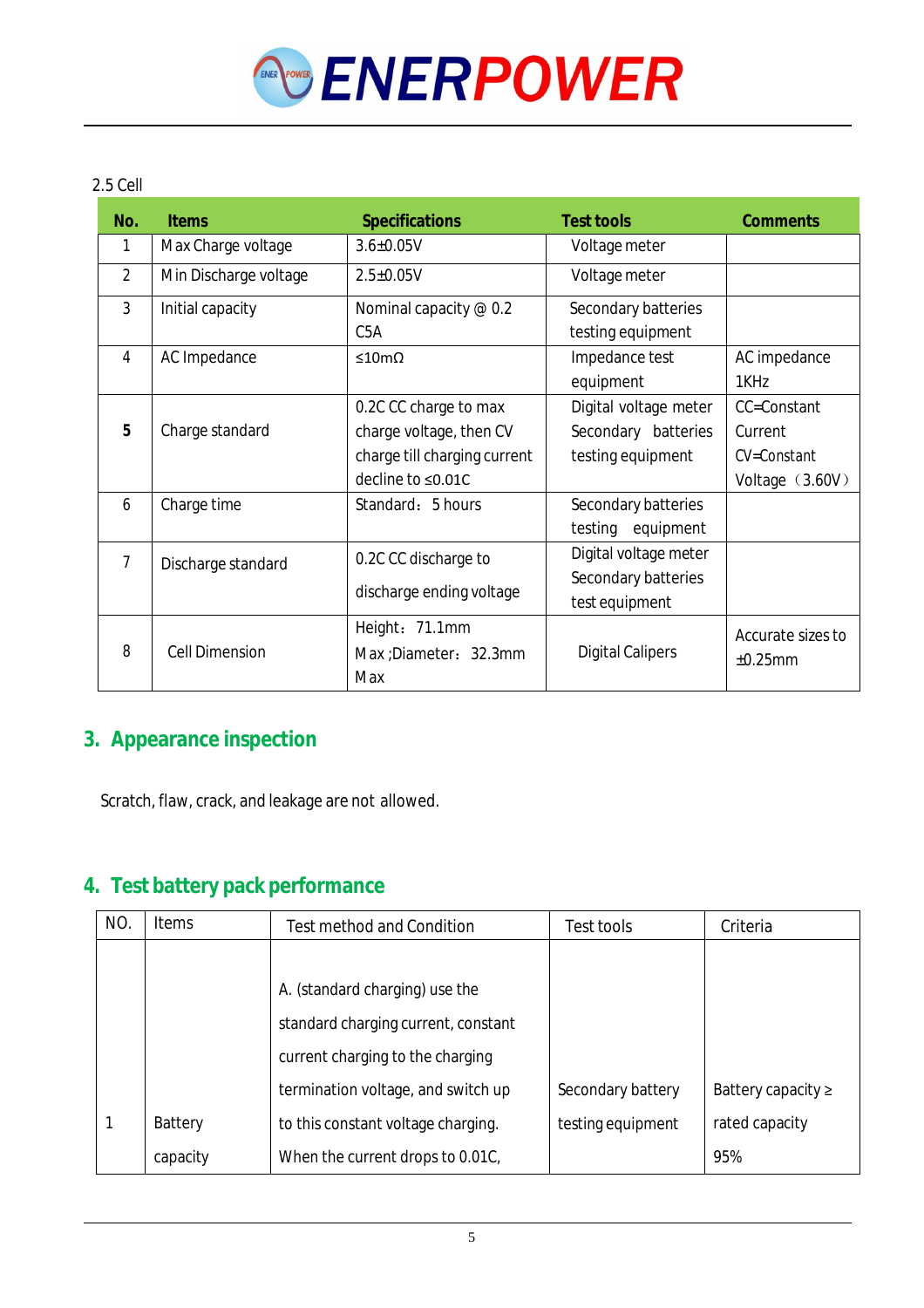

|                |                | stop charging.                                     |                   |                                         |
|----------------|----------------|----------------------------------------------------|-------------------|-----------------------------------------|
|                |                | B. Rest 30 mins                                    |                   |                                         |
|                |                | C. Discharge with standard discharge               |                   |                                         |
|                |                | current to discharge termination                   |                   |                                         |
|                |                | voltage.                                           |                   |                                         |
|                |                | D. Measure battery capacity                        |                   |                                         |
|                |                | A. Use the standard charging                       |                   |                                         |
|                |                | current constant current charging to               |                   | 2000 cycles $\ge$                       |
|                |                | the charging termination voltage,                  |                   | of initial<br>80%                       |
|                |                | and then switch to this constant                   |                   | capacity                                |
|                |                | voltage charging. When the current                 | Secondary battery |                                         |
| $\overline{2}$ | Cycle life     | drops to 0.01C, stop charging.                     | testing           |                                         |
|                |                | B. Rest 30 mins                                    | equipment         |                                         |
|                |                | C. Discharge with standard                         |                   |                                         |
|                |                | discharge current to discharge                     |                   |                                         |
|                |                | termination voltage                                |                   |                                         |
|                |                | D. Rest 30 mins                                    |                   |                                         |
|                |                | E. Record discharge capacity and so                |                   |                                         |
|                |                | forth                                              |                   |                                         |
|                |                | A. After standard charging, store at               |                   |                                         |
|                |                | $25 \pm 5^{\circ}$ C for 28 days, and then         |                   | Measuring                               |
|                |                | discharge with standard discharge                  |                   | capacity ≥ 90% of                       |
| 3              | Self-discharge | current to BMS protection                          | Secondary battery | rated capacity                          |
|                |                | B. Record discharge capacity                       | testing equipment |                                         |
|                |                | A. After standard charging at                      |                   |                                         |
|                |                | $25 \pm 5^{\circ}$ C, discharge the battery at the |                   |                                         |
| 4              | Temperature    | following temperature conditions to                | Secondary battery | $25 \pm 5^{\circ}$ C, 100%              |
|                | characteristic | measure and record the battery                     | testing equipment | $-10^{\circ}$ $\textdegree$ $\geq 60\%$ |
|                |                | capacity: $25 \pm 5^{\circ}$ C, -10°C and 60°C     |                   | $60^{\circ}$ $\geq 85\%$                |
|                |                | B. Calculate the percentage based                  |                   |                                         |
|                |                | on the discharge capacity at 25°C                  |                   |                                         |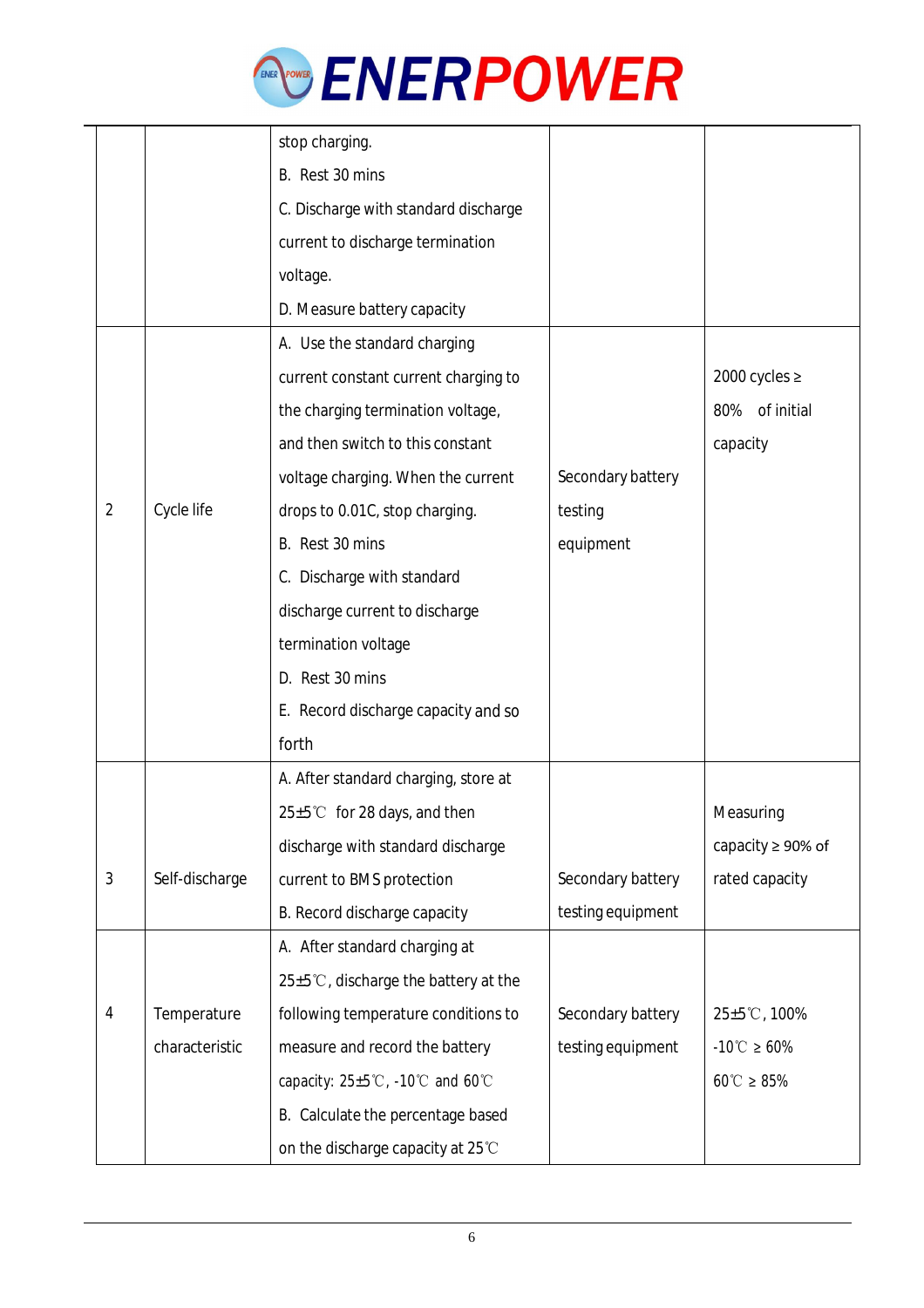

## **5. Mechanical characteristics**

| No.            | <b>Items</b>                                     | <b>Test Method and Condition</b>                                                                                                                                                                  | <b>Test tools</b>                                      | Criteria                                                                              |
|----------------|--------------------------------------------------|---------------------------------------------------------------------------------------------------------------------------------------------------------------------------------------------------|--------------------------------------------------------|---------------------------------------------------------------------------------------|
| 1              | Vibration<br>Test                                | After standard<br>charge, vibrate cell<br>in 1.6mm amplitude and frequency<br>varied at 1 Hz/min. Between 10 to 55<br>Hz and return in within 30 minutes                                          | Secondary<br>batteries test<br>equipment,<br>Vibration | No fire<br>No smoke<br>No explosion                                                   |
| $\overline{2}$ | Altitude<br>simulation                           | Batteries shall be stored at a<br>pressure of 11.6 kPa or less for at<br>least six hours at ambient<br>temperature (20 $\pm$ 5 °C).                                                               | Digital voltage<br>meter<br>vacuum box                 | No fire<br>No venting<br>No leakage                                                   |
| 3              | High<br>temperature<br>and high<br>humidity test | Keep battery under condition as 40°C<br>$\pm$ 2°C & 90%-95% RH for 2hours                                                                                                                         | Thermometer<br>Hygrometer                              | Discharge<br>time $\geqslant$ 36<br>min <sub>1</sub><br>No distortion<br>No explosion |
| 4              | Fall                                             | Under the condition of $25 \pm 5^{\circ}$ c, after<br>standard charging, the battery is<br>dropped from a height of 100cm to<br>the hardwood, and the X, Y and Z<br>planes are dropped once each. |                                                        | No fire<br>No explosion                                                               |

## **6. Standard test conditions**

Unless otherwise specified, all tests should be conducted within one month of delivery under the following conditions:

Temperature:20±5℃ Humidity: 60±15% RH Barometric: 86kPa-106kPa

## **7. Cautions in use**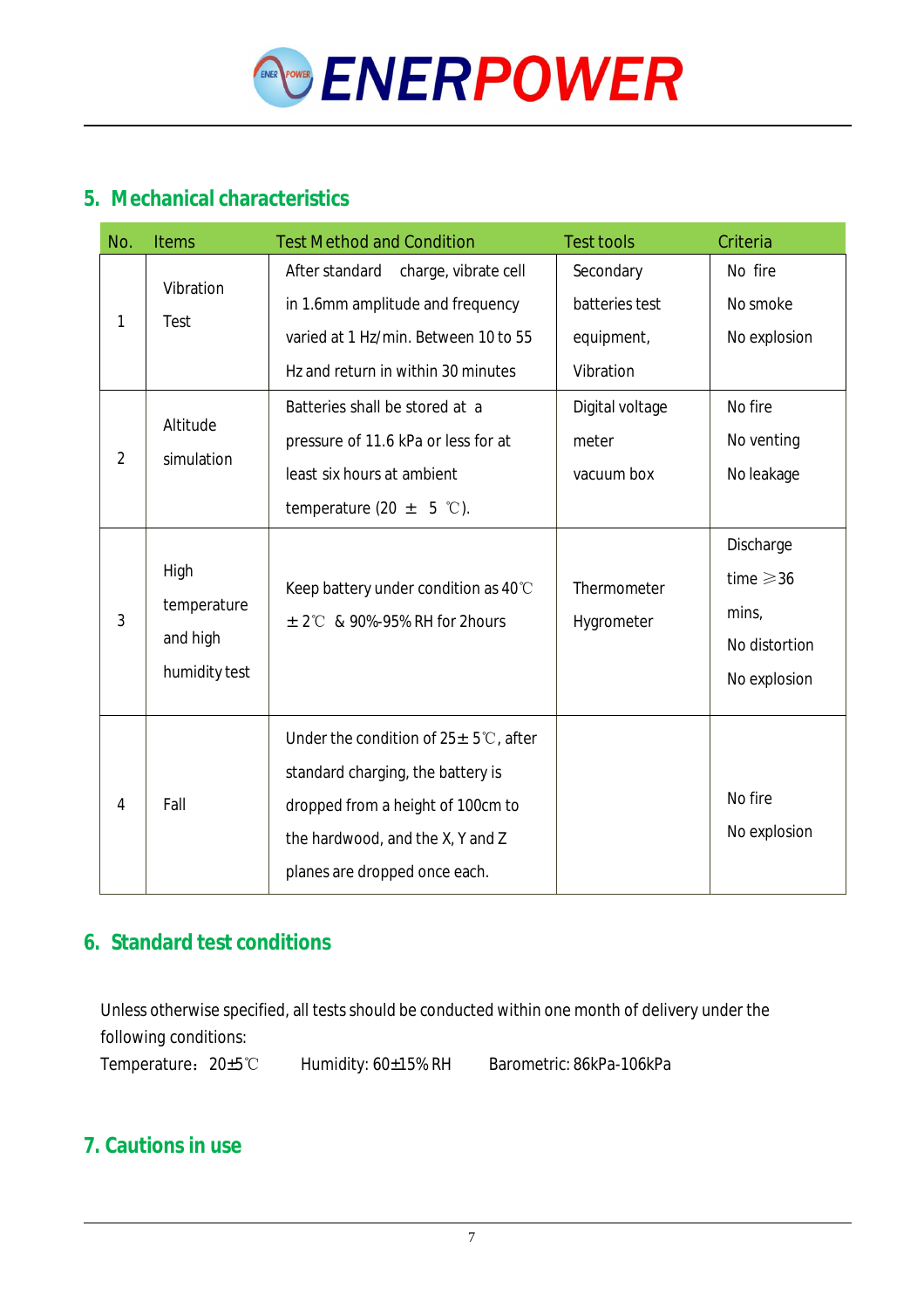

Please read the manual carefully before using it to ensure properly use.

- 7.1 Do not make the battery exposure or thrown into fire.
- 7.2 Never reverse charge the battery.
- 7.3 Never short circuit the battery.
- 7.4 Avoid excessive physical shock or vibration.
- 7.5 Do not disassemble or deform the battery.
- 7.6 Never allow the battery to get wet or be immersed in water.
- 7.7 Do not use different types together.
- 7.8 Keep away from children.
- 7.9 Charge at the appropriate conditions.
- 7.10 Never use the faulty charger to charging.

## **8. Storage**

8.1 Store the battery in cool, dry and well-ventilated conditions.

8.2 Store the battery in a individual room, separate from the other goods.

8.3 Discarded batteries should be covered with insulating paper and sent to a professional recycling station for recycling.

8.4 The battery should be stored in 50% SOC. If the battery is stored for a long time, the battery should be **conducted a cycle of charge and discharge every 3 months, then charge to 50%SOC.**

## **9. Battery operating instruction**

#### 9.1 Charge

Charge current: Never out of the max charge current as mentioned in specification. Charge voltage: Never out of the max charge voltage as mentioned in specification. Charge temperature: Please refer to the temperature range as specification. Charge as constant current before constant voltage, Never reverse charge the battery.